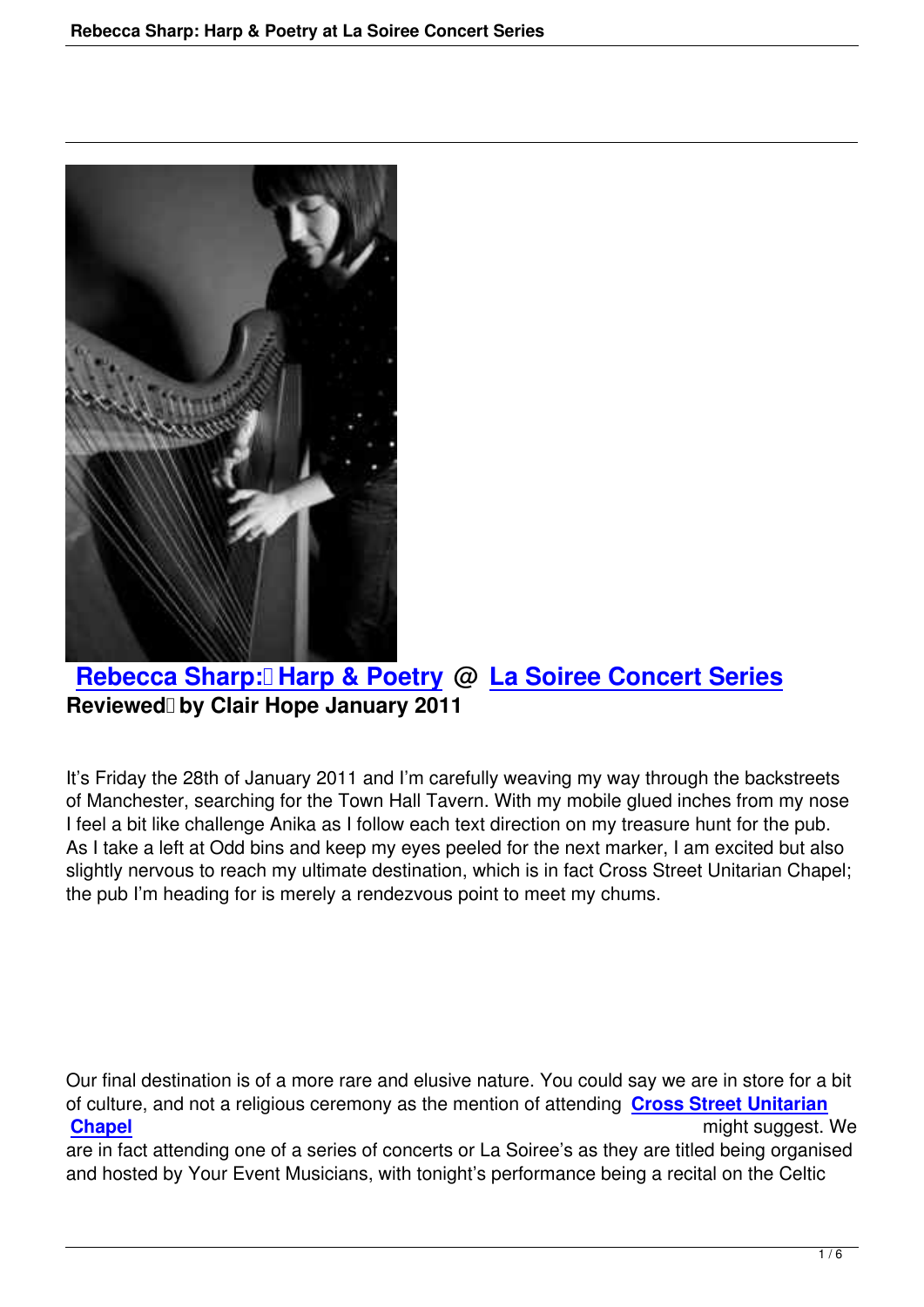Harp by a lady called Rebecca Sharp.

As I reach the pub and take a seat with my beer and bacon frazzles, I'm helpfully reminded by my brain that my knowledge of classical music is limited to certain films, adverts for cigars called Hamlet and a rather pitiful looking classical relaxation cd, which sits uncomfortably between my collections of cheesy pop and other music specifically designed for anything but relaxation. I also have no idea if tonight's genre of music can even be described as 'classical', I have never been to a recital before and I have never seen a Harp being played in the flesh. As soon as I ponder these thoughts, my mind is filled with images of huge orchestras, grand concert halls and haughty stiff-upper lip types, who would sneer at my converse trainers and secret love of Britney Spears; I'm starting to wonder if this is such a good idea after all. However, before the twitchy urge to flee takes hold I am joined by my friends and it is time to head to the recital.

Situated across the road from and nearby to Thomas's Chop House, Cross Street Unitarian Chapel itself is one of those places that I have walked past for years but never really noticed. As we entered into the foyer we were greeted with a complimentary glass of wine and a programme then steered through a set of double doors into the main hall. I have to say that I was completely taken aback by the Church's inner sanctum. Interesting in itself from an architectural point of view as it is a round room the effect was magnified because it had been lit with candles and soft lamplight, with the seating area arranged around several neat little tables in a semi-circle in front of the performance area. This resulted in the setting resembling a beautifully romantic and intimate bistro, rather than your average concert arrangement.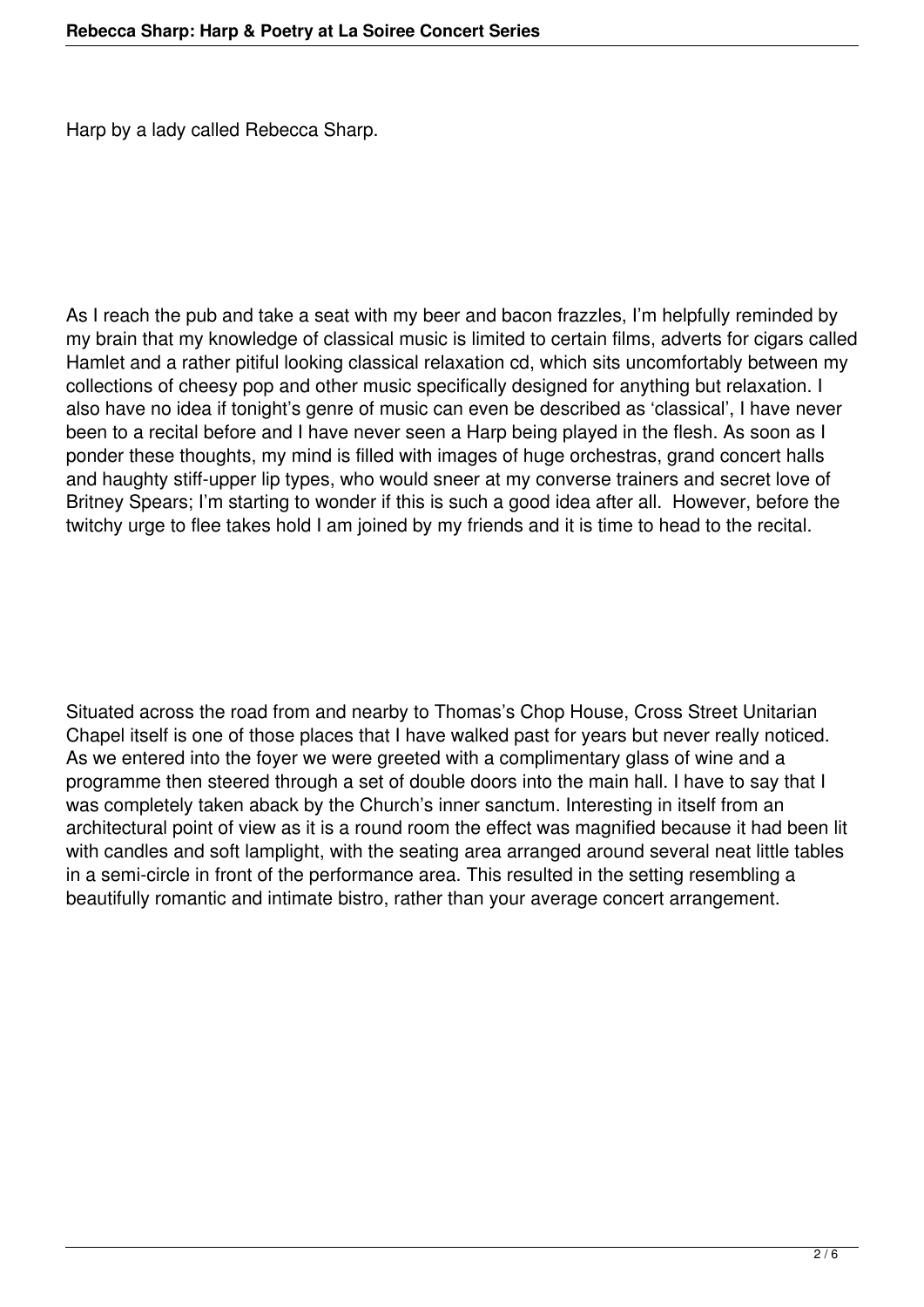

Some of my favourite pieces from the evening included.

'**Good Animals**' - A gorgeous instrumental piece that had me imagining autumnal days, filled with carpets of swirling golden leaves, as I walked through parks among beams of sunlight that streamed through tree branches, a soft brown hazy world, slightly out of focus. Watching contentedly as laughing children and playful dogs skipped through leaf piles, with armfuls thrown into the air and laughter filling the quiet.

'**Stars Got Stuck**' – A beautiful ad thought provoking piece of spoken word accompanied by music from the harp. In stars got stuck Rebecca leads you through the urban city of Glasgow but with her vision you see it as never before. Her eye for beauty transforms the mundane and ugly into magical and sentimental objects, such as the chewing gum on the pavement that is turned into something tender and magical as it is shaped like a heart and becomes a piece of art. Or the tarmac that twinkles in the moonlight, making it appear to be a concrete river that captured the stars and turned them to stone. The whole piece is hauntingly beautiful and full of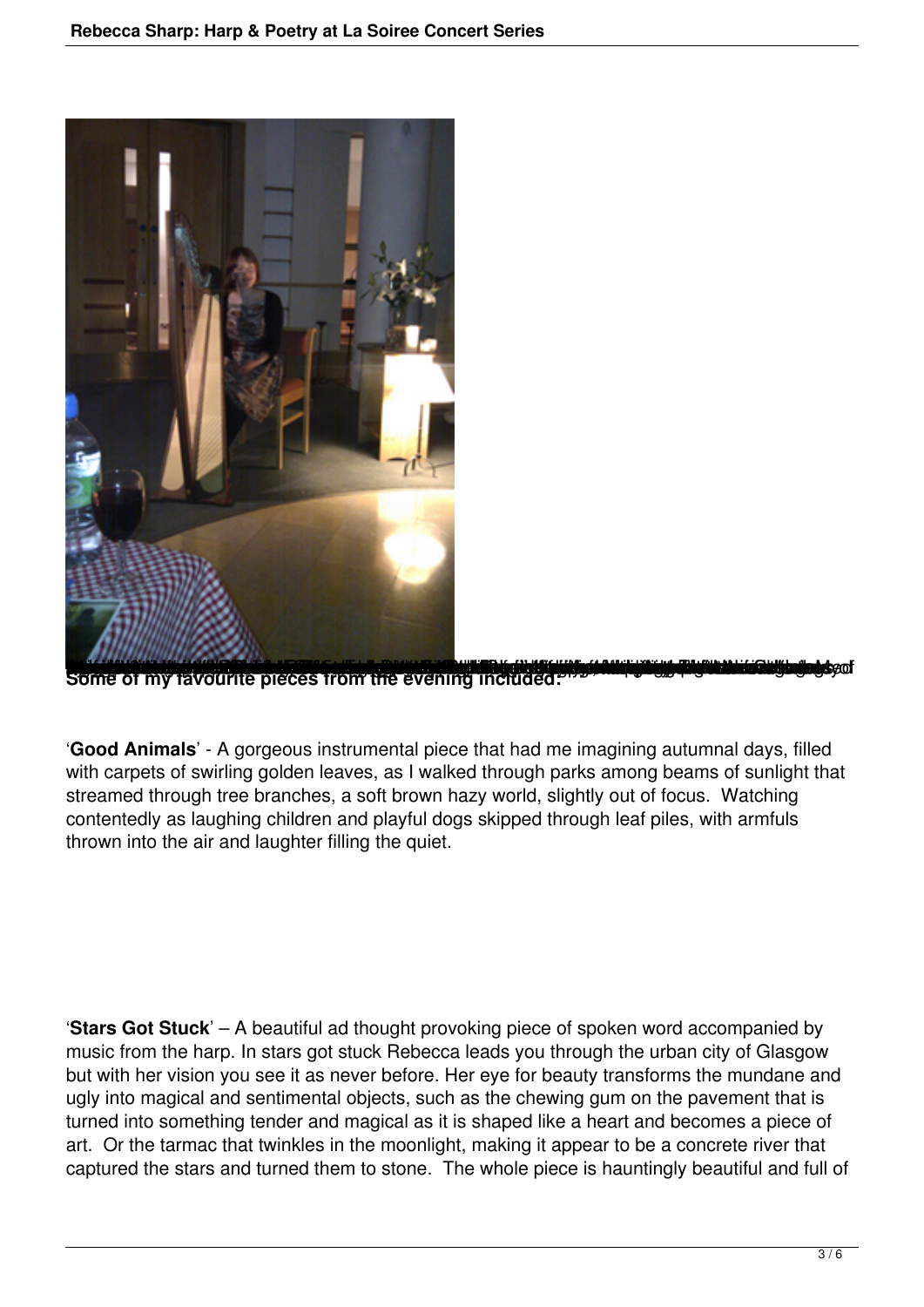nostalgia. It reminds me very much of the rose tinted spectacles of love, which leads you to see the world with fresh eyes.

'**Landing Light**' – A piece that sounded slightly tribal and almost ritualistic. It conjured a vision in my mind of Celtic priestesses and Druids dancing round a stone henge like structure. Moving hypnotically, swaying entranced as flower petals are delicately strewn around the place. The music seemed tinged with a slight sadness, making me think that perhaps they were burying a great warrior king and that their tears and commemoration were intended to send the hero off to a great journey in the afterlife. Flaxen haired maidens, with hair bound in golden thread stoke perfumed pyres and dance like the flames to celebrate their great leader.



Rebecca made it easy to become involved in her music, so that you almost felt part of the performance and the magic of the evening, rather than just a spectator. Her warm and personable nature was welcoming and unpretentious. Particularly enjoyable were her explanations of the meanings and inspirations for each piece, such as the plane journey through a lightning storm that inspired The Giants are welding, and the journeys across Western to Eastern Scotland that inspired the stirring and nostalgic Effort and Treasure.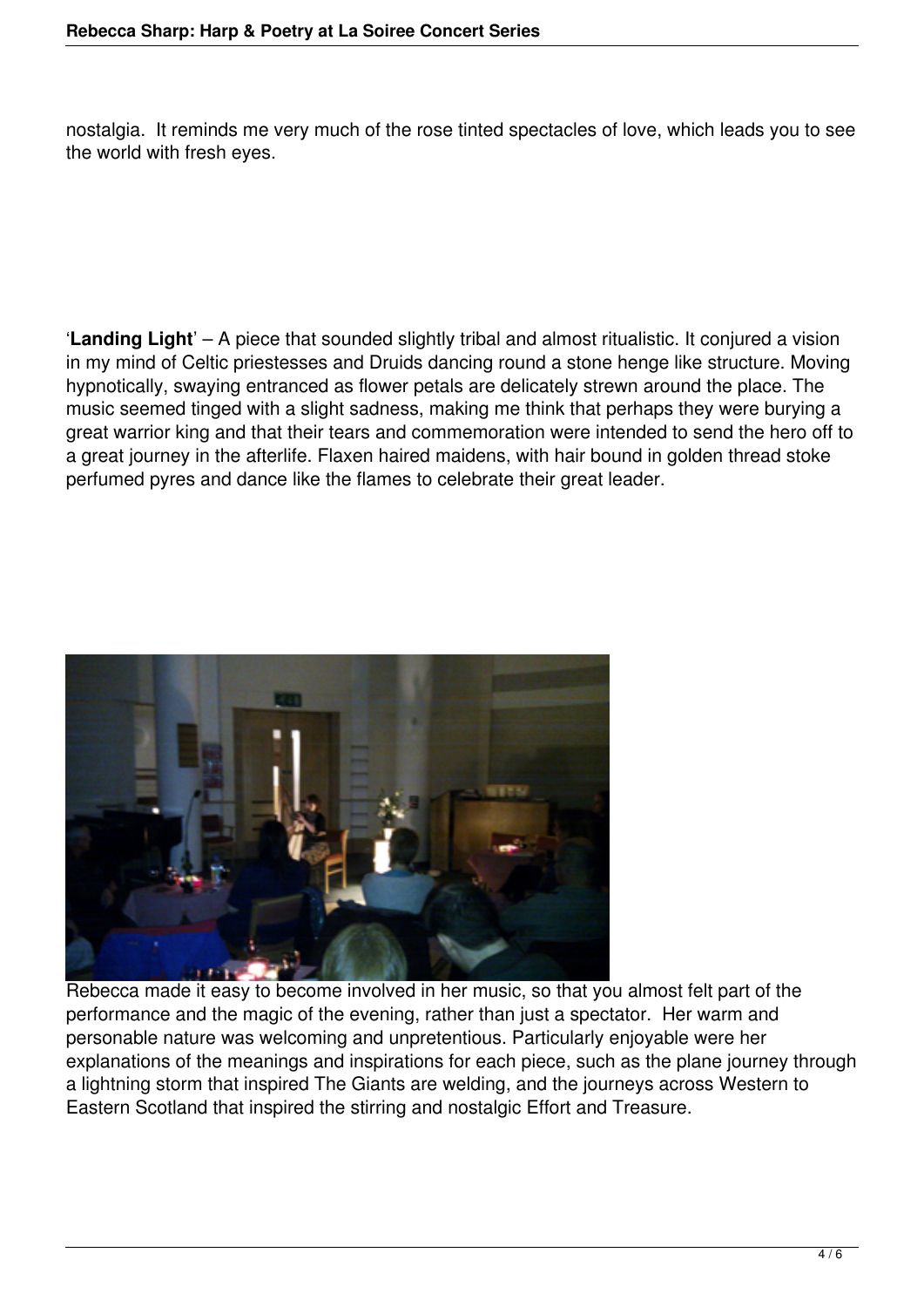The whole evening was magical, set in a fantastic venue, welcoming, intimate and with perfect acoustics to showcase the music. As well as being an absolute bargain for money, the La Soiree concerts are making rare forms of music accessible and are a treat to be taken advantage of and enjoyed. I would recommend the next upcoming events in the La Soiree series, as well as the music of Rebecca Sharp to all. You may at first presume that this kind of recital or music may not be your cup of tea, however if you love music I would urge you to give it a listen; if you are anything like me the tinkling melodies will have you remembering happy days from the past as well as imagining mystical and intriguing thoughts. If entertainment is designed to provide light relief from our daily lives, the music of Rebecca Sharp certainly achieves that; you cannot help but be drawn into her world of imagination and creativity.

In summary, it was a thoroughly enjoyable evening, which made me feel both proud and blessed to be living in a city that values such culture and artistic talent. Thanks to Your Event Musicians, Manchester has had the rare pleasure of experiencing the talent of Rebecca Sharp, whom made the journey from her home in Liverpool especially. Without their passion for music and musicians, such a treasure may not have been seen.

Click on this Rebecca Sharp link to visit her website where you will also find copies of her album ' **The Mystery Workshop**' and her performance piece '**The Ballad of Juniper Davy** ' and ' **Sonny Lumi[ere](http://www.rebeccajoysharp.com)** ' available to buy. Click on this La Soiree link to see further details on upcoming events, where you can also purchase tickets for them.